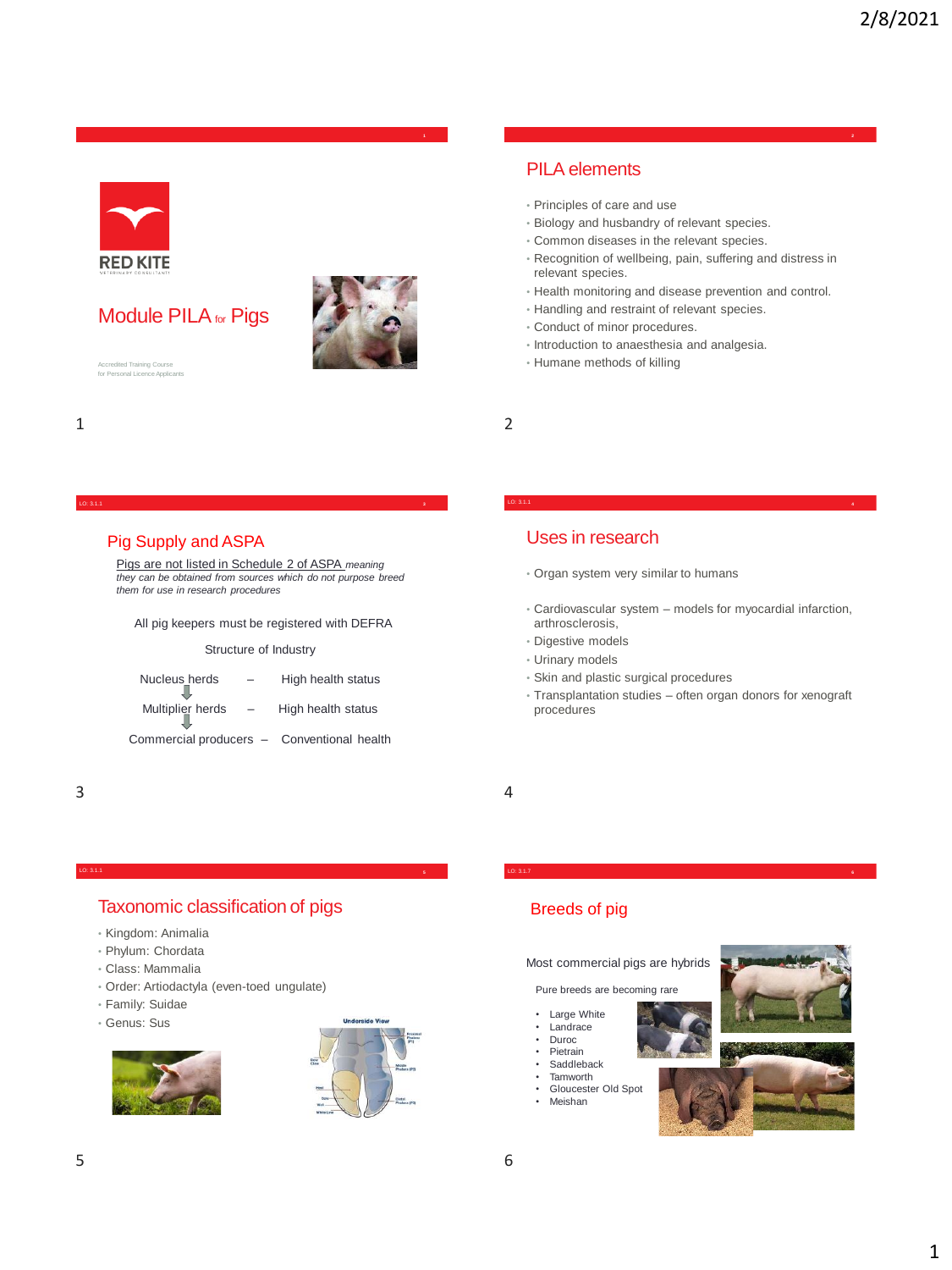#### LO: 3.1.7 **<sup>7</sup>**

#### Other pig breeds

#### **Miniature pigs (mini-pigs)**

Yucatan **Gottingen** Minnesota



Vietnamese pot-bellied KuneKune



7 8

## Pig Terminology

- Piglet : baby pig
- Gilt : young female pig that has not had a litter

LO:3.1.1 **9**

- Sow : female pig that has produced a litter(s)
- Hog : young/sexually immature male pig
- Boar: Sexually mature male pig

# Purpose-bred, socialized, and vaccinated.

Darkly pigmented skin with little or no hair. White hairless line for dermal studies.

Yucatan mini-pigs

Ventricular Septal Defect (VSD) line also available.

- 
- DNA samples from the Biotech colony are banked and available.
- MHC haplotype defined for transplantation studies

Free from common domestic swine diseases; e.g. leptospirosis, brucellosis, pseudorabies, transmissible gastroenteritis, porcine reproductive respiratory syndrome, toxoplasmosis, etc.

LO: 3.1.7 **<sup>8</sup>**

The Yucatan are particularly known for their docile temperament and ease of handling.



LO: 3.1.1

## $9 \hspace{2.5cm} 10$

LO: 3.1.1

# Skin and Hair

Large Fat layer

Not much hair

Good for skin studies



## Digestive system

Omnivore

Simple stomach

Small intestine: main site for digestion

Caecum

Large colon – absorption of water

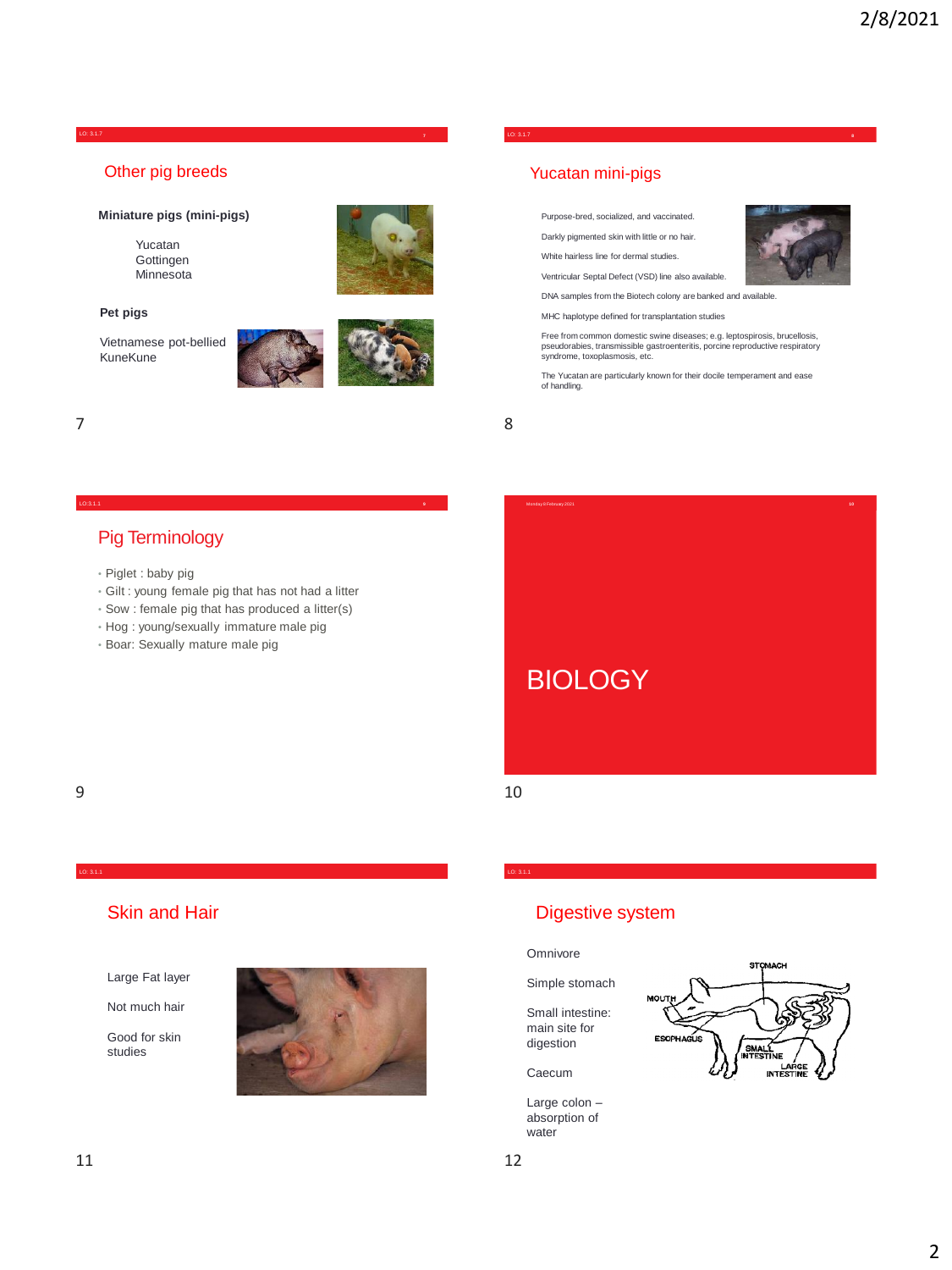LO: 3.1.1

## Reproductive system

Two ovaries

Long uterine horns

Cervix

Vagina

Average 12-14 teats



## **Husbandry**



Home Office

Code of Practice for the housing and care of animals used in scientific procedures

LO: 4.2 **<sup>17</sup>**

#### LO: 3.1.1

## Reproductive Biology

Mated at 6-8 months of age Served by boar or AI Semen resilient

Gestation length 113-115 days (3 months 3 weeks, 3 days)

Litter size 8-14

Litters weaned at 28 days Sow re-mated at 4-5 days after weaning Oestrus cycle – every 21 days

LO: 4.2 **16**



Most sows are kept indoors, but there are many outdoor herds in central England and northern Scotland



 $15$  16

### Commercial Pig housing





# **Husbandry**

#### Housing and environment

| Temperature | - Optimum range 15-24°C      |
|-------------|------------------------------|
| Humidity    | $-$ Optimum range 45 - 65%   |
| Ventilation | - 10-12 room changes/hour    |
| Lighting    | - Natural or 12/12 with dusk |
| Noise       | $-$ <50 decibels             |
|             |                              |

– Optimum range 45 - 65% - 10-12 room changes/hour (odour) - Natural or 12/12 with dusk/dawn

LO: 4.2 **18**

Care of animals

| ---------------             |                                   |
|-----------------------------|-----------------------------------|
| Stocking densities          | - usually groups of 15-20 animals |
| Food and water - Omnivorous |                                   |
| Bedding                     | - Deep straw preferable           |
| Exercise                    | - Desirable                       |
| Environmental enrichment    |                                   |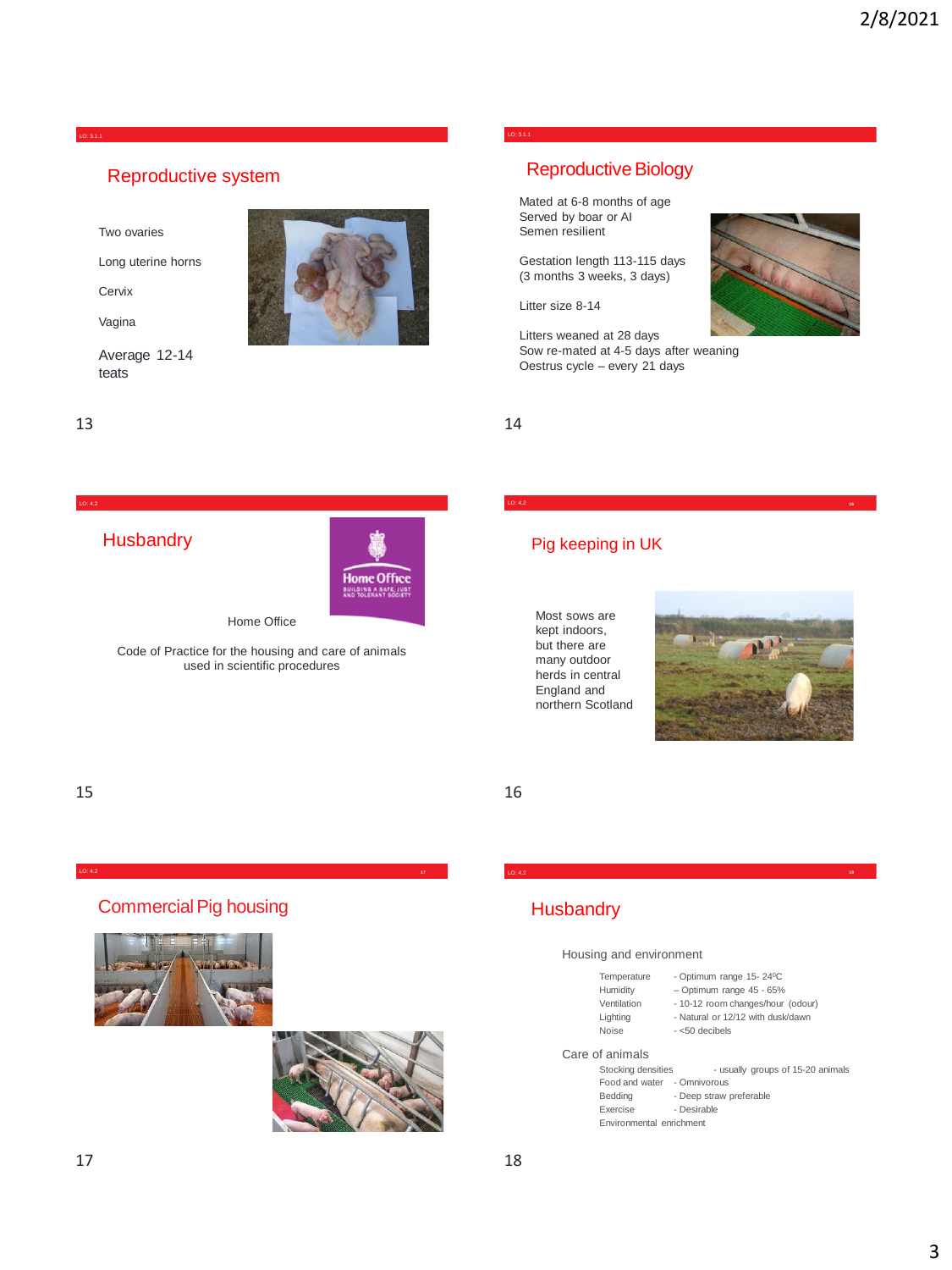#### LO: 4.1 **19**

## Environmental Enrichment

- Look at natural pig behaviour.
- Rooting, so provide substrate or substrate substitute.
- Toys
- Noise talking & music.
- Rotate stimuli



#### 19 20

## Environmental Enrichment



LO: 4.1 **21**

#### 21 22

# **Hierarchy**

• Pigs develop a dominance hierarchy and mixing new members into a stable group will result in fighting and possible deaths

LO: 4.1 **22**



Environmental Enrichment

LO: 4.1 **20**

| × | ٠<br>×. |
|---|---------|
|   | ٠       |
|   |         |

## Pig feeding

- Omnivores eat anything!
- Mainly fed commercial pig feeds dependant on stage of development

LO: 3.1.5 **23**

- Weaning feed
- Lactation feed
- Fattening feed
- Antibiotic in feed banned in the UK
- Ad-lib water needed



#### Personal safety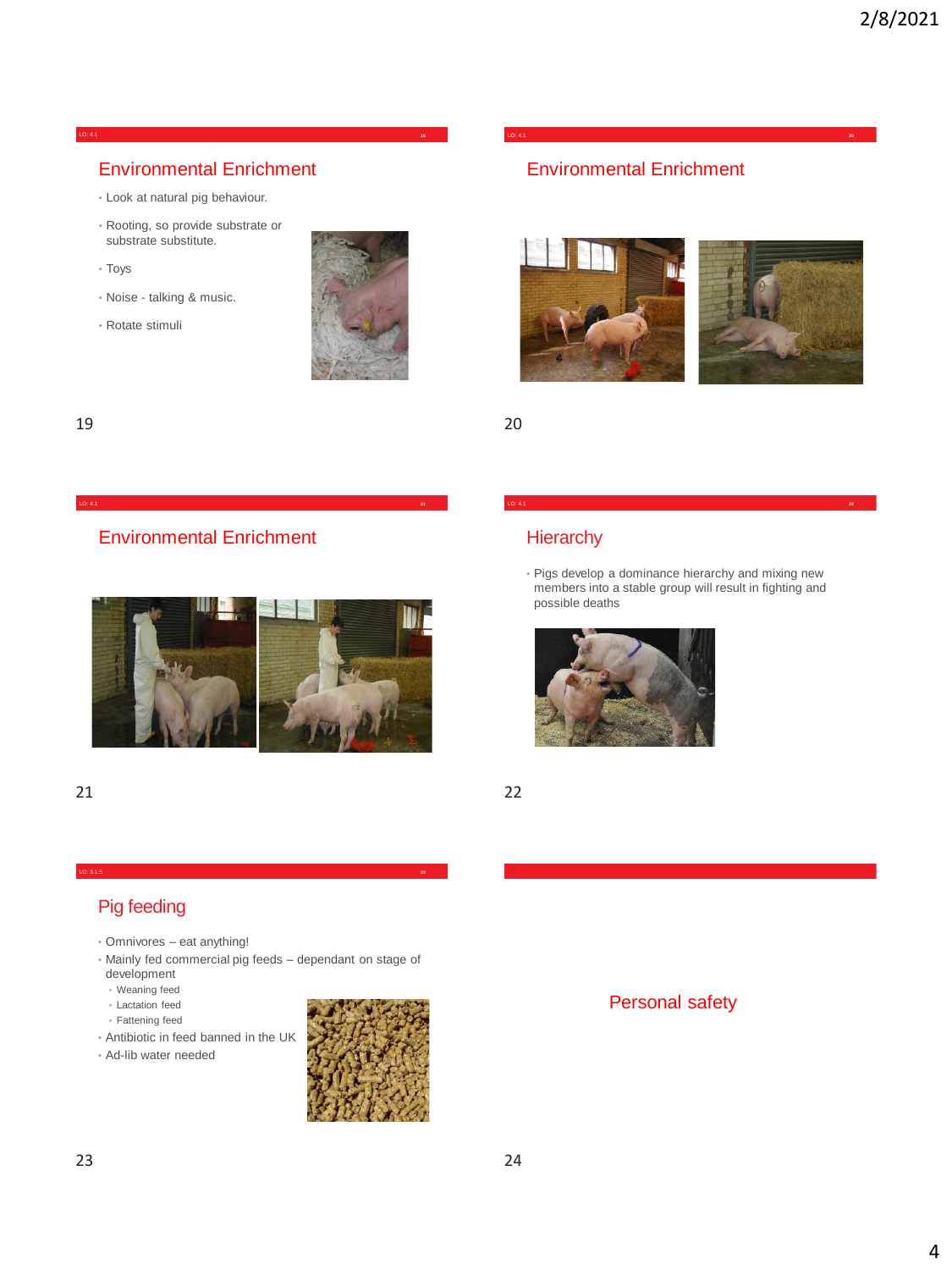LO: 3.1.1 **<sup>25</sup>**

### **Behaviour**

Intelligent, stubborn and very vocal

Poor eyesight – can be easily frightened



Poor temperature control – can become hyperthermic if stressed

Difficult to restrain – can be aggressive

# Injuries

LO: 3.1.1

When aggressive, pigs will use razor sharp teeth

Adult sows and boars can inflict severe injuries

Will come to the rescue of a distressed herd mate! Beware!

Always have an escape route when working with pigs!

LO: 4.10 7.1 **28**

#### LO: 4.10 7.1 **27**

### Pig Boards

Flat, solid pieces of wood or plastic, large enough to cover the handler's legs and prevent bite wounds



Use as barrier to move pig in direction you want

Make sure board is touching ground, otherwise pig will put nose under it and charge through

LO: 4.10 7.1 **29**

#### 27 28

## Restraining younger pigs



V- trough can be used for placing smaller pigs on their back.

Useful for venepuncture from the jugular or anterior vena cava



Can also lift pigs under 10 kgs

LO: 7.5 & 8.1

# Restraining larger pigs

Pig Snatch - long pole with cable loop

- Use for larger pigs > 20kgs
- Dangle loop in front of pig's snout; when pig opens mouth, push loop into mouth behind tusks and tighten
- Must move quickly, or pig will escape





## Routine tasks



Iron injection for young pigs Worm control for outdoor pigs External parasite control – mange and lice Vaccination

*No longer carried out:*

*Tail clipping Teeth clipping Castration*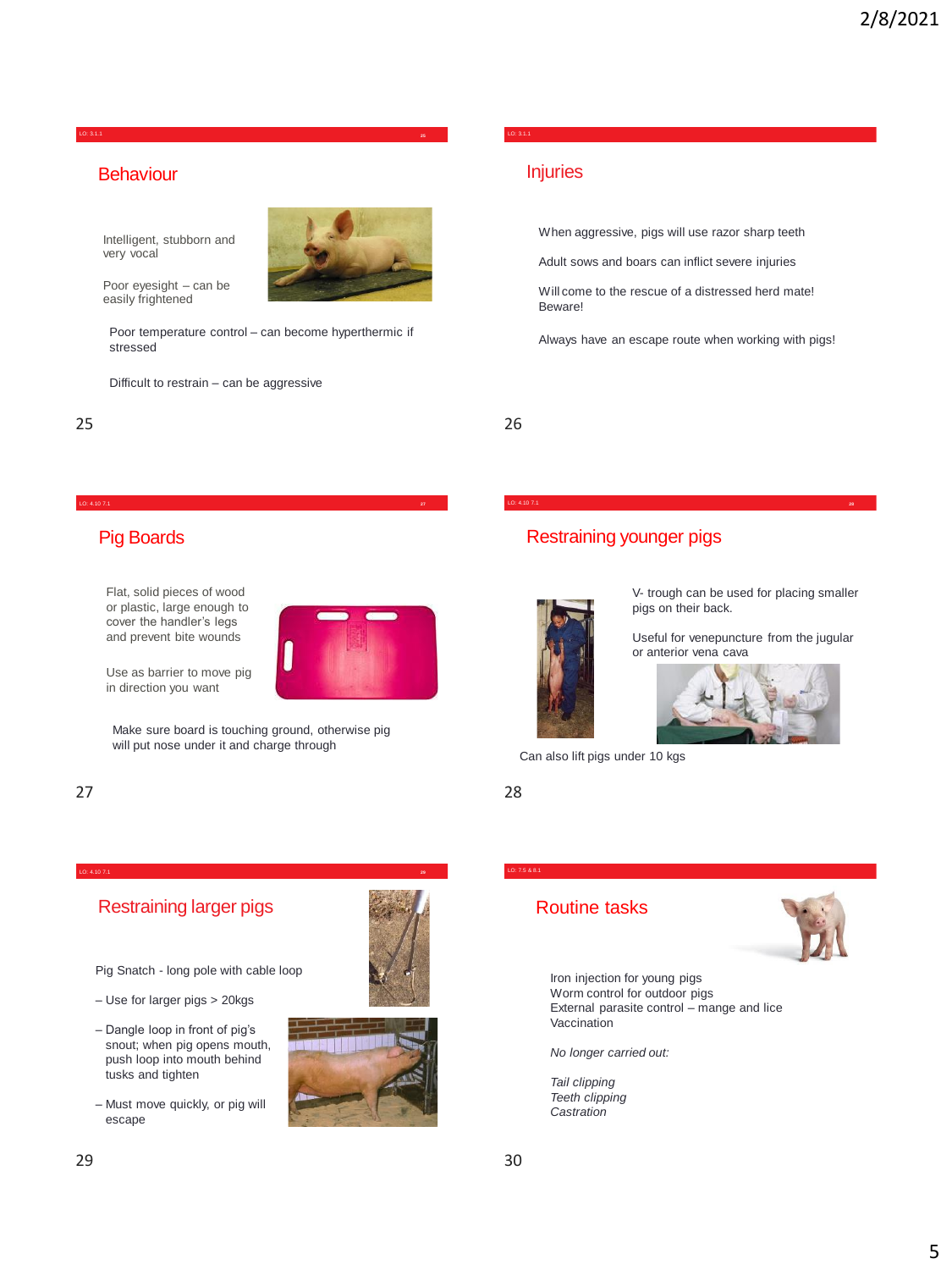LO: 5.2 **31**

### Health and disease

#### **Biosecurity**

Conventional – high health status - unknown health status

Specific pathogen free (SPF)

Gnotobiotic

# Health status

Health checks

1)History

2)Clinical examination – body condition score

appearance lameness breathing diarrhoea

LO: 5.2 **32**

3) Laboratory tests - blood, faeces, skin scraping

31 32

## Health examination

| <b>Rectal Temperature</b> | 38.6-39.2C      |
|---------------------------|-----------------|
| Respiratory rate          | 12-20 / minute  |
| Heart rate                | 50-100 / minute |
| Blood volume              | 65ml/kg         |

**<sup>33</sup>** LO: 5.2

LO: 5.2 **35**

- Check eating/drinking/urinating/faeces
- Check weight or BCS
- Check skin
- Rectal examination if required

33 34

## Body Condition Score



LO: 5.2 **34**

## Signs of illness

- Loss of appetite
- Lethargy
- Social isolation
- Hunched/abnormal posture
- Lameness





## Signs indicating system affected

Respiratory - Coughing and sneezing, Ocular-nasal discharge, Raised temperature, Increased respiratory rate

LO: 5.2 **36**

Gastrointestinal – chronic weight loss, diarrhoea, dehydration, low temperature

Locomotor – lameness, joint swelling

Nervous – tremor, head-tilt, circling, seizures

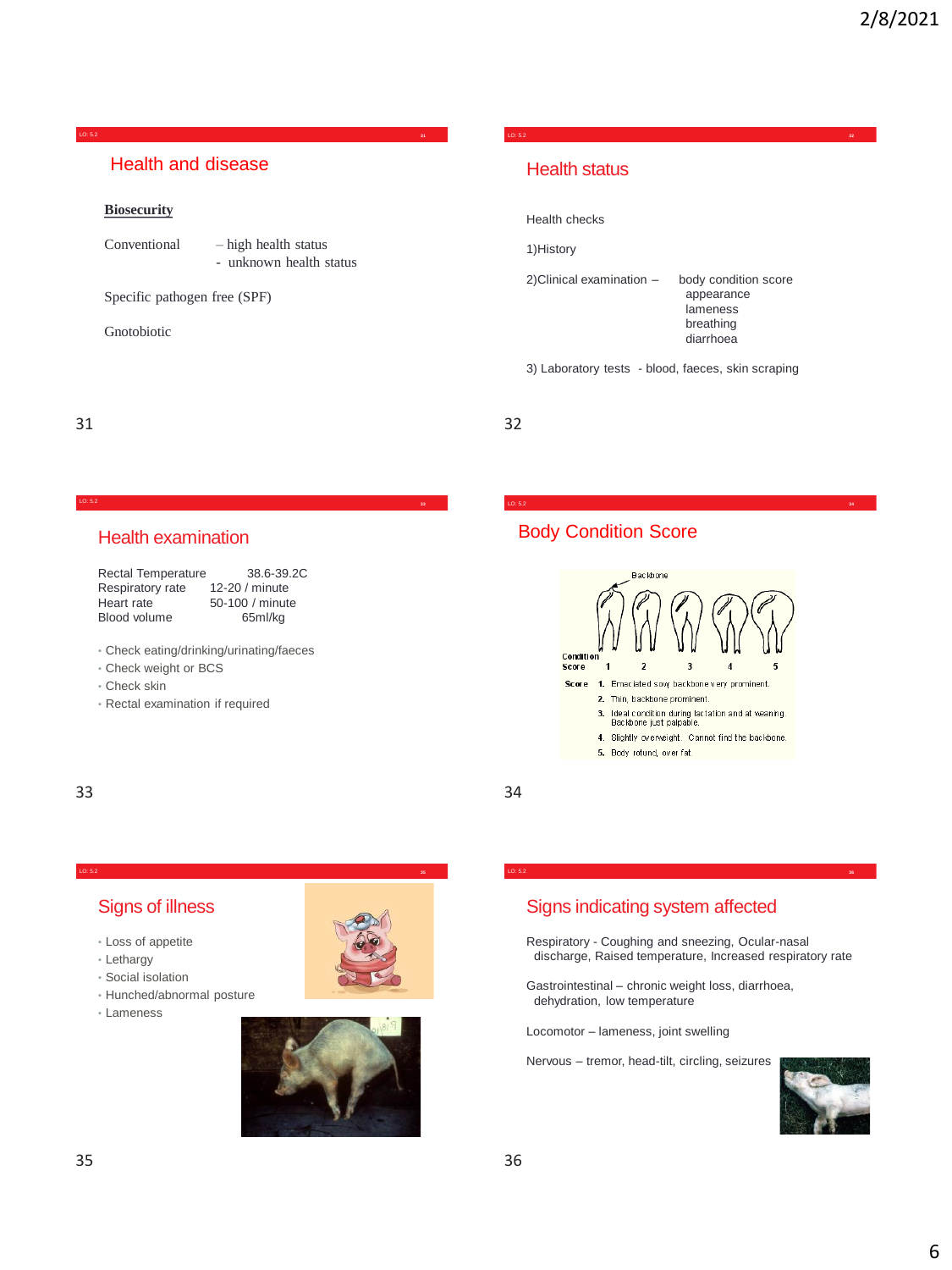#### **LO: 5.2 37**

## Zoonotic diseases

- Not common
- Skin ringworm
- Gastrointestinal Cryptosporidiosis, salmonellosis, E.coli O157
- Respiratory Influenza
- Nervous streptococcal meningitis



## Notifiable diseases

• A **notifiable disease** is any disease that is required by law to be reported to government\_authorities. • REPORT TO DEFRA

LO: 5.2 **40**

LO: 5.2 **38**

- Anthrax
- Aujesky`s disease
- Rabies
- Classical and African swine fever.
- Swine vesicular disease (SVD)
- Foot and mouth disease (FMDV)



 $37$  38

#### LO: 5.2 **39**

## Common porcine diseases



- Skin Lice, mites, ringworm, erysipelas
- Locomotor joint ill, trauma
- Respiratory Mycoplasma hyopneumoniae, PRRS Influenza, APP hypopneumonia
- Gastro-intestinal bacterial, viral, parasitic
- Viral PWMS, parvovirus



39 40

#### LO: 7.5 & 8.1 **<sup>41</sup>**

#### Minor procedures

- Oral
- Subcutaneous
- Intramuscular
- Intravenous
- Intranasal



## **Vaccination**

Vaccines are available against:

Erysipelas E. Coli enteritis Strep suis type II Atrophic Rhinitis Glasser's disease M hyo pneumonia APP pneumonia Parvovirus PMWS PRRS



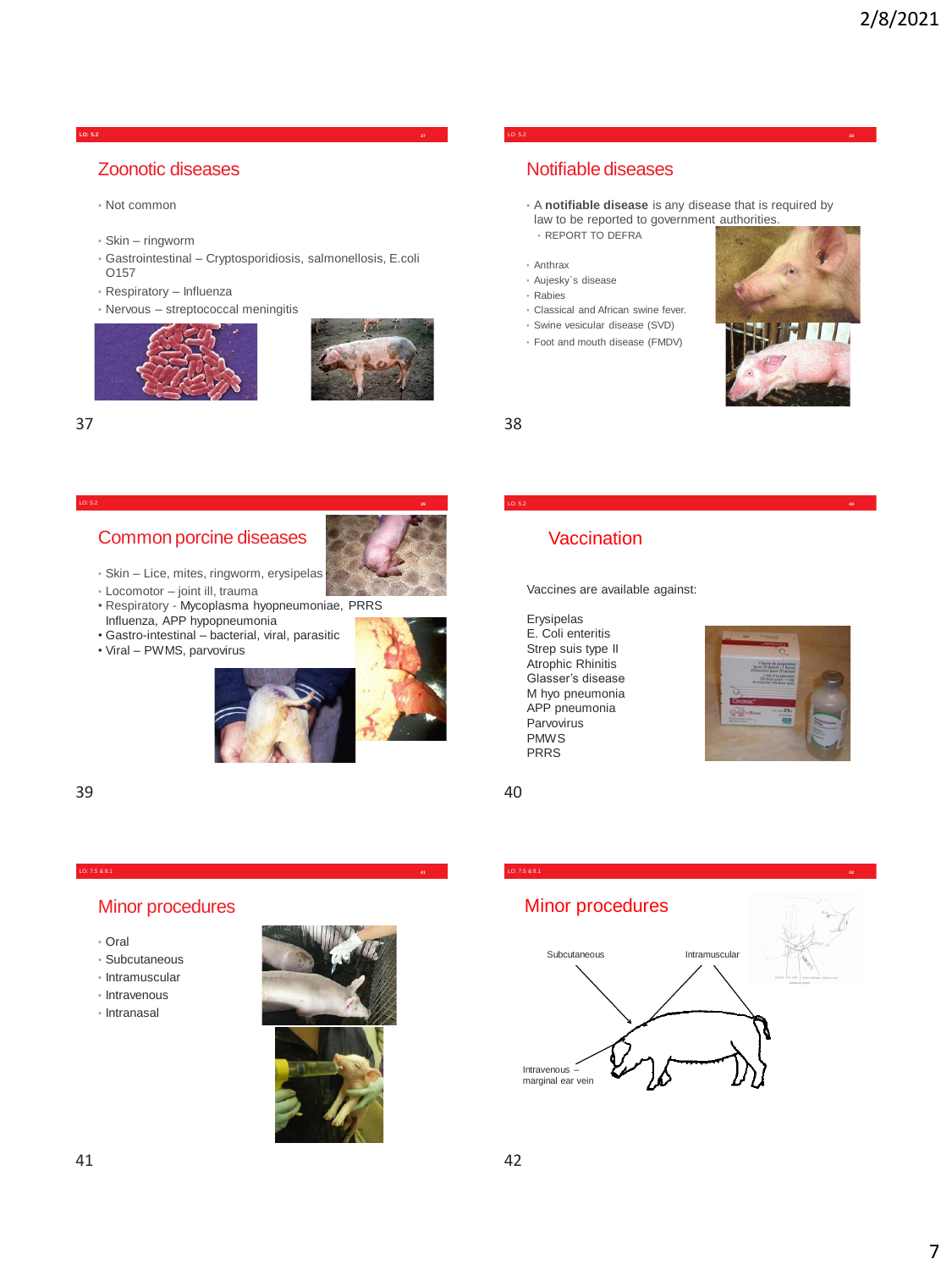LO: 7.5 & 8.1 **43**

## Blood sampling



Marginal ear vein

43 44

Anterior vena-cava bleeding



45 46

## Anaesthesia



## Venous sampling



LO: 7.5 & 8.1 **44**

Needle selection

Influencing factors: Age – pig v piglet Route of administration IM (longer) v subcutaneous (shorter) Viscosity of liquid to be injected – wider gauge needed for thick substances

|                | Intramuscular (IM) |                                                       | Subcutaneous (SO) |      |
|----------------|--------------------|-------------------------------------------------------|-------------------|------|
| Type of Pig    |                    | Needle Gauge Needle Length Needle Gauge Needle Length |                   |      |
| Baby pigs      | 18 or 20           | 5/8" or 1/2"                                          | $\sim$            |      |
| Nursery pigs   | 16 or 18           | $3/4"$ or $5/8"$                                      | 16 or 18          | 1/2" |
| Finishing pigs | 16                 | 1*                                                    | 16                | 3/4" |
| Breeding stock | 14 or 16           | $1"$ or $11/2"$                                       | 14 or 16          | 1"   |



LO: 20.5 **<sup>48</sup>**

- Acclimatisation check local guidlines
- Health examination
- Fasting 12 hours
- Pre-medication



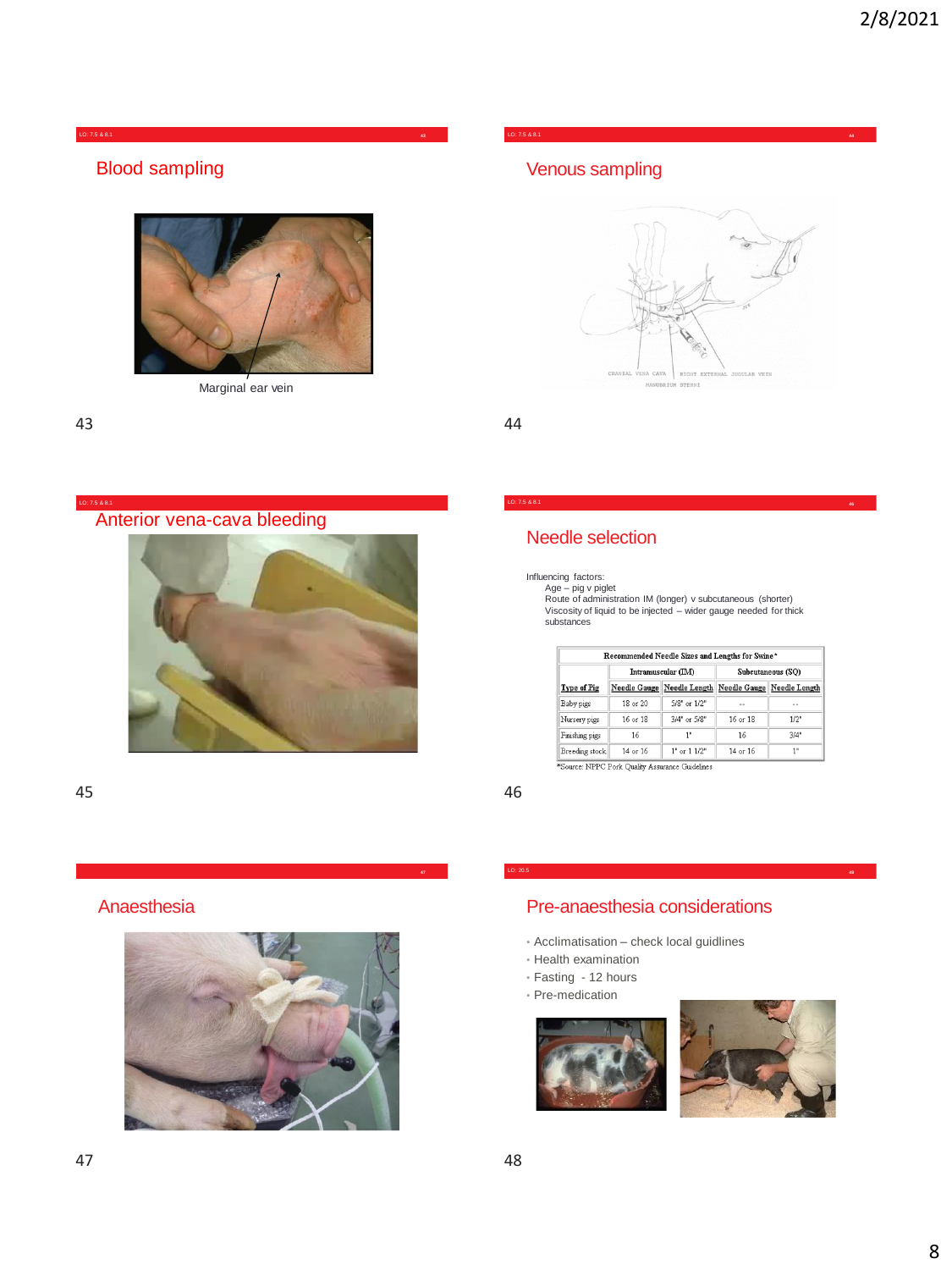

LO: 20.6 **<sup>51</sup>**

## Inhalation agents



Note the Halothane gene in some pig breeds

#### 51 52

# Injectable agents

Alphaxalone (Alfaxan) I/V

LO: 20.6 **<sup>50</sup>**

Propofol I/V

Ketamine and xylazine I/M



49 50

## Anaesthesia protocol

- Sedation Azaparone +midazolam
- Induction Alphaxalone IV
- Maintenance isoflurane inhalation





LO: 20.1 20.12 **<sup>53</sup>**

## Analgesic agents

#### **Opioids**

Buprenorphine (Vetergesic)

Morphine/pethidine

#### **Non-steroidals**

Ketoprofen

Meloxicam





# Post-op recovery

- Warming
- Fluids
- Wet food
- Soft bedding